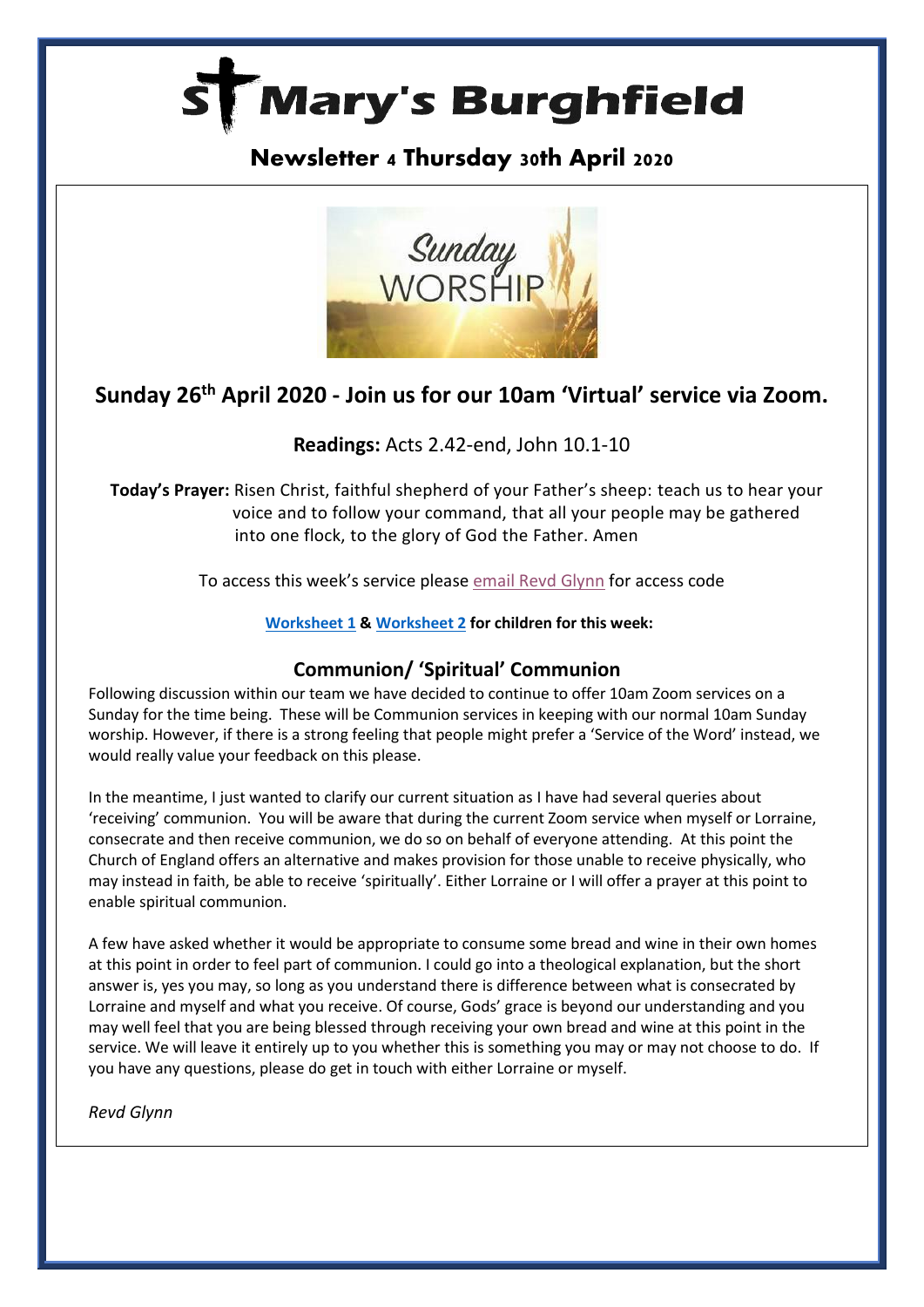

## Email Address

For all future correspondence with the Parish Administrator please use the below email address:

[stmarysburghfield@outlook.com](mailto:stmarysburghfield@outlook.com)



### **Daily Readings for the week**

Monday 4 th May - Psalm 103, Exodus 32.1-14, Luke 2.41-end Tuesday 5 th May - Psalm 139, Exodus 32.15-34, Luke 3.1-14 Wednesday 6 th May – Psalm 135, Exodus 33, Luke 3.15-22 Thursday 7<sup>th</sup> May – Psalm 118, Exodus 34.1-10,27-end, Luke 4.1-13 Friday 8<sup>th</sup> May - Psalm 33, Proverbs 35.20-36.7, James 4.14-30 Saturday 9<sup>th</sup> May - Psalm 34, Exodus 40.17-end, Luke 4.32-37



## **Prayers at St Mary's going forward**

We are publishing three prayers and reflections per week (Mon, Wed, Fri) which we hope you will find helpful. These will be available on our website and Facebook page.

Thank you to those who have given feedback on how helpful you have found them.



### Please pray for:

- Birch Road, Warren Close, Loves Close, Fox Close.
- PCC members as they seek God's will for our parish.
- Clergy and people of our link diocese, Kimberley and Kuruman.
- Those who have died recently, Derek Newman, Doreen Chamberlain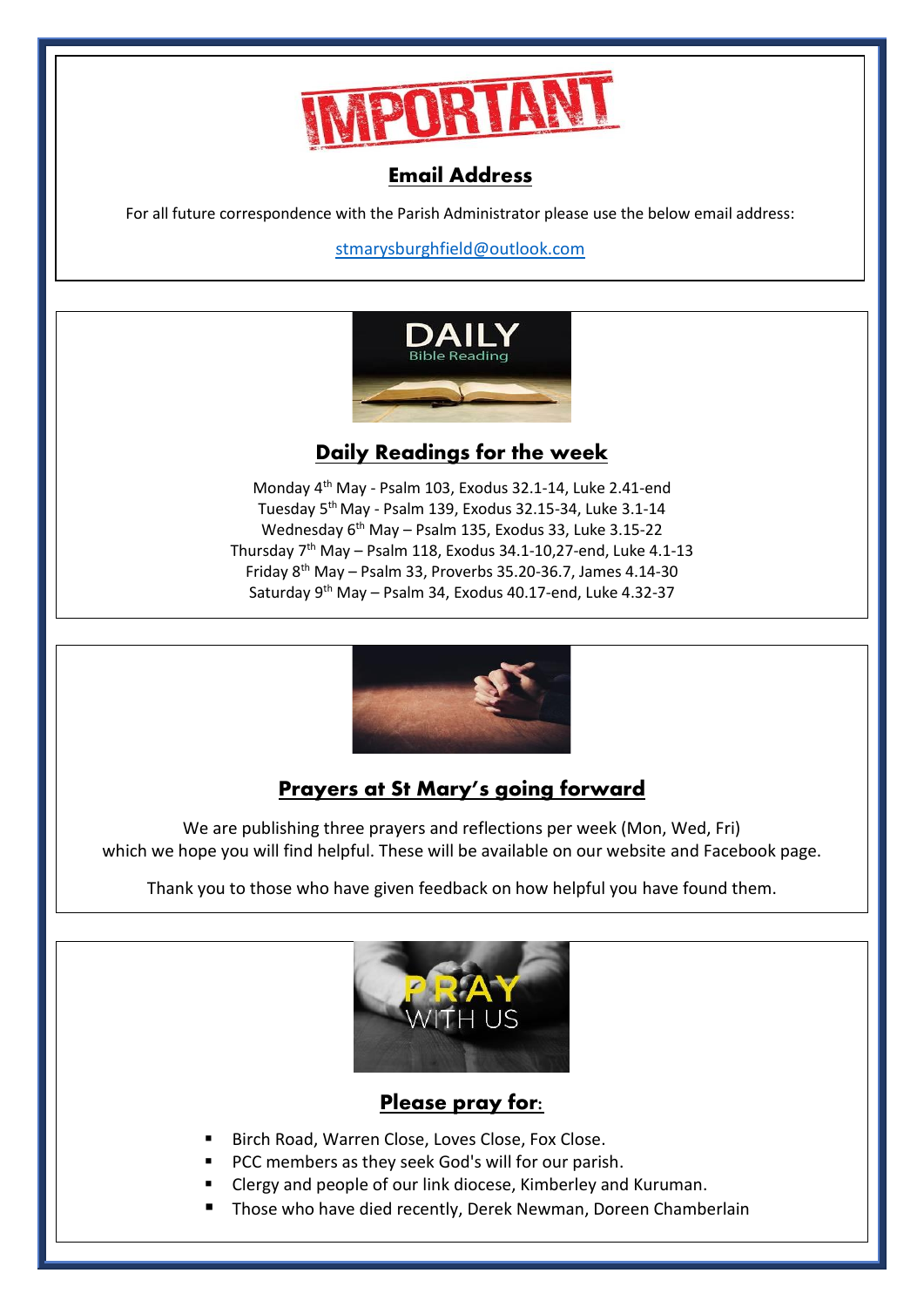

When VE Day dawns on **8th May 2020** it will be 75 years since the guns fell silent at the end of the war in Europe. Destruction had come to an end and millions of people took to the streets and pubs to celebrate peace, mourn their loved – ones and to hope for the future, but not forgetting those still in conflict until 15th August when it was announced that Japan had surrendered unconditionally to the Allies, effectively ending World War II.

The 75th anniversary will provide our nation, and our friends around the world, with an opportunity to reflect on the enormous sacrifice, courage and determination of people from all walks of life who saw us through this dark and terrifying period.

**In order to celebrate the 75 years Revd Glynn will be recording prayers and uploading to Facebook for you to join in as you have done with our other prayer recordings through the week. Jane will send out links closer to the time. It would be great if we can make bunting and decorate our homes to honour the people who lost their lives and celebrate the War ending.**

Please do not forget to send pictures of your wonderful efforts to share with our church community next week!

If you need help on how to make bunting clic[k here](https://www.bbc.co.uk/programmes/articles/4TrqYDyf4PMdLypxzyTwGDg/great-british-bunting) for ideas and assistance!

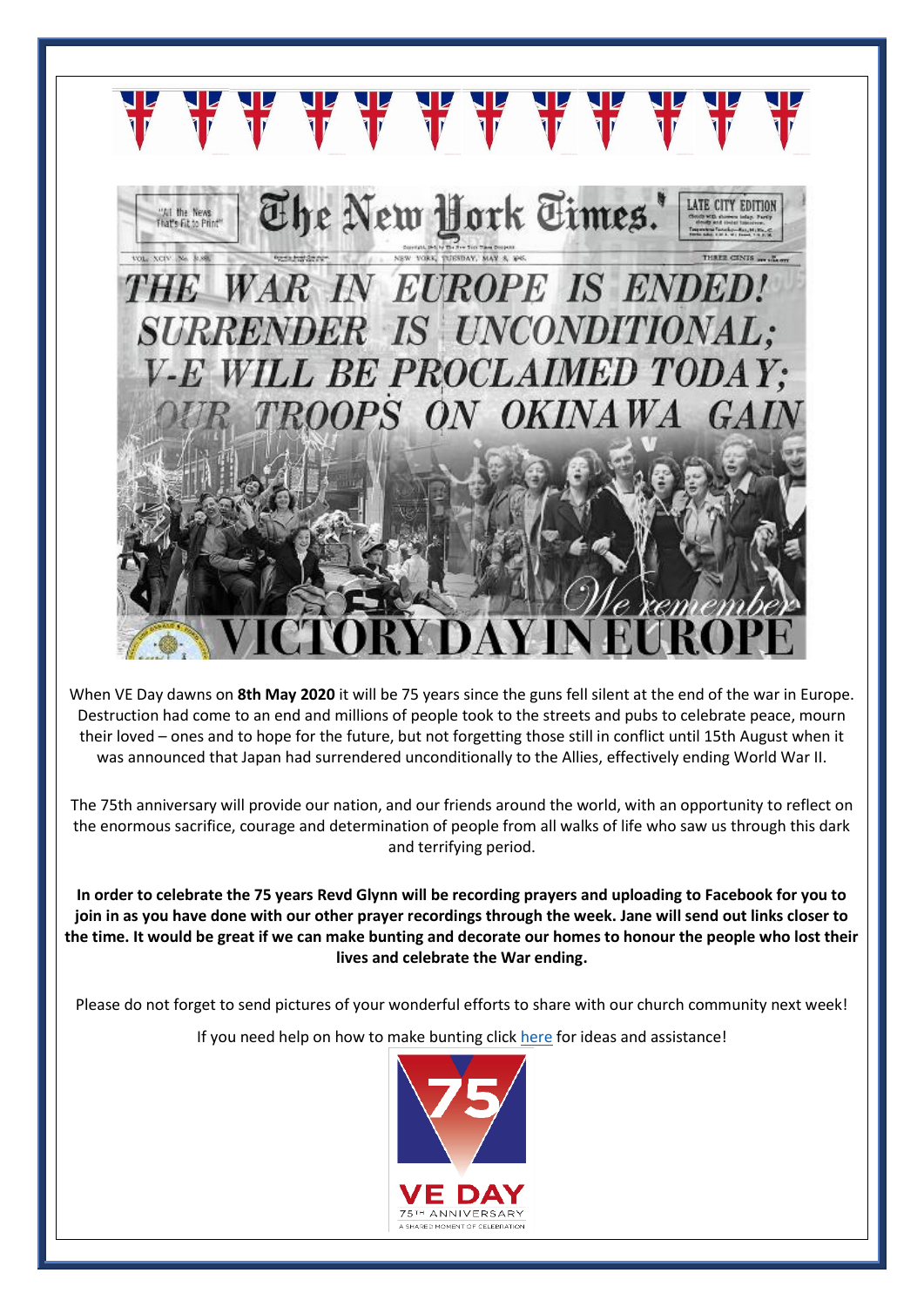

# **News from 'Our Church Community'**

# **We'd love to hear from you!**



Margaret has kindly sent these wonderful photos of the wildlife caught on camera in her garden! Margaret has said 'We have two foxes who come. One we call black sock because she has a black foot. She is obviously feeding cubs at present, judging from underside. The other we call white tip because of his tail!'

#### *Margaret Thomas*



Gill Sinclair was invited to be interviewed on Radio Berkshire again on Thursday night (30<sup>th</sup> April) just after 8pm. You can listen to her interview and her wonderful song 'Hero' again. 'Hero 'is touching so many people around our country and is moving around the world too. We continue to be so proud of you Gill!

 *Revd Glynn*

Do you have any stories which have helped your faith during our time of crisis which you might like to share?

If you have any prayer requests please let us know and we can forward on to our prayer team. If you have a request for a favourite hymn, let us know and we can pass this on to Gill.

Please send in any photos of the wonderful things you are doing at home during this time. Maybe you have seen wildlife and photographed on your daily walks?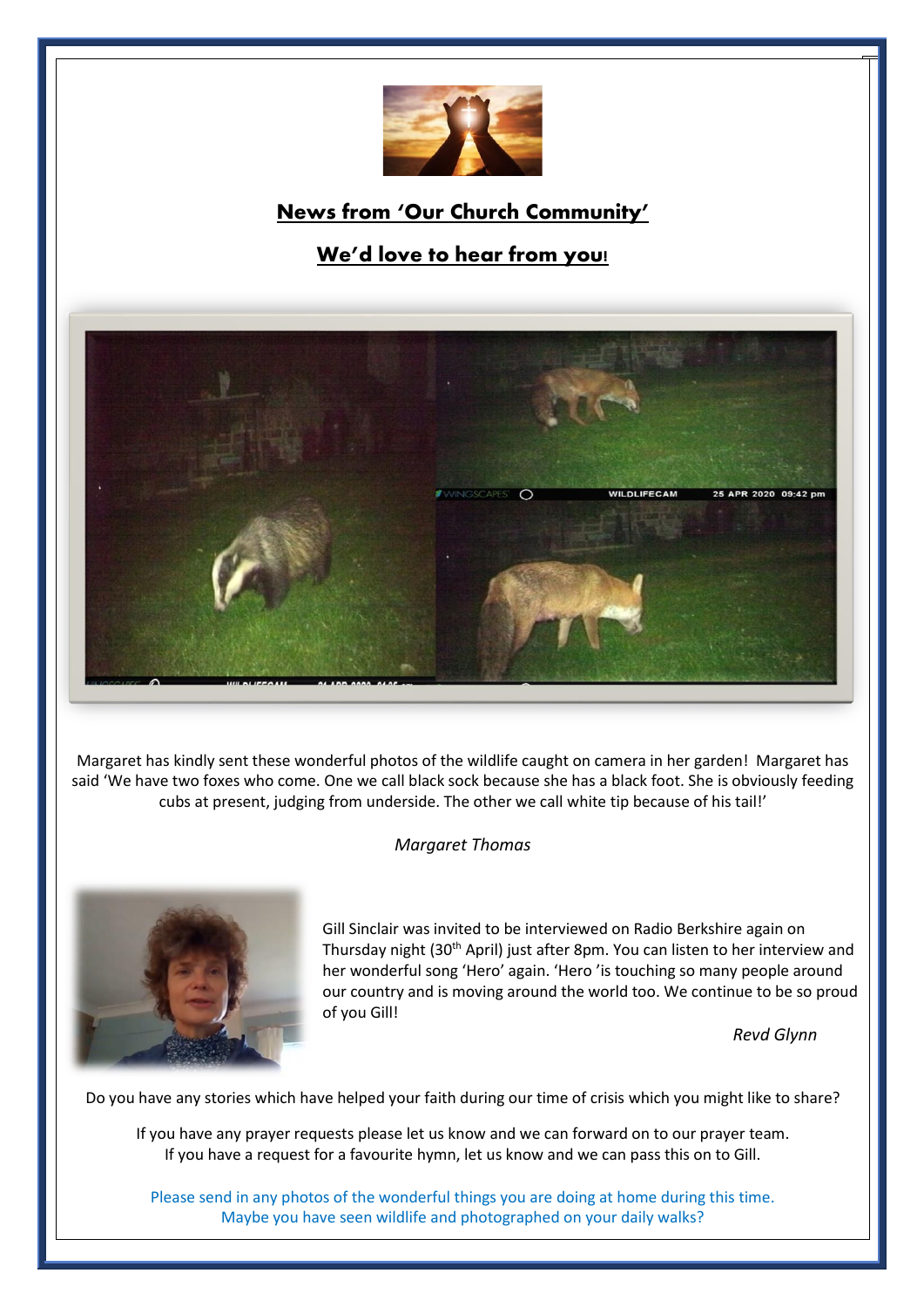

## **We'll sing again; don't know where, don't know when…….**

At the recent Worship and Discipleship Committee meeting (held via Zoom from committee members' homes) we were looking ahead to the time when we can meet again in church to worship together. One thing we will really enjoy is singing together in our beautiful building, and we hope to hold a "Songs of Praise" service featuring some of our favourite hymns. **Now is your chance**: let us know **your** favourite hymns or songs (up to a maximum of five) and we will compile a list to see which ones are the all-time favourites. If you would like to say briefly why each of your chosen songs is special to you this would be great. Please let Eileen Thatcher know your choices, by email at **brianthatcher@btinternet.com**, or by phone on 0118 933 3037. Let us be ready to sing again in church as soon as we can!



In light of the coronavirus situation, the Bible course has not been able to continue here at St Mary's.

The *Bible Course* has been adapted so that you can [watch the session videos](https://nam10.safelinks.protection.outlook.com/?url=https%3A%2F%2Fbiblesociety.cmail20.com%2Ft%2Fr-l-jhdukltd-ociikituu-y%2F&data=02%7C01%7C%7Cfd57895af51f4733569f08d7db934f7b%7C84df9e7fe9f640afb435aaaaaaaaaaaa%7C1%7C0%7C637219298040927676&sdata=0mtSFb%2FiBgKymiy5gKIQ5nx8eolQj7TI2g63ZPqCB%2BA%3D&reserved=0) online for free You can download the manual [here.](https://nam10.safelinks.protection.outlook.com/?url=https%3A%2F%2Fbiblesociety.cmail20.com%2Ft%2Fr-l-jhdukltd-ociikituu-j%2F&data=02%7C01%7C%7Cfd57895af51f4733569f08d7db934f7b%7C84df9e7fe9f640afb435aaaaaaaaaaaa%7C1%7C0%7C637219298040927676&sdata=WfKTIQ1j87TpMkYLpyuIsrDYJDsve9t8g3WHUIFTMdk%3D&reserved=0)

These Videos will be available to watch for a limited time online (at least until the end of August). We hope that this development will be helpful and encouraging to you at this challenging time.



- Do not forget to join in weekly at 8pm on Thursday nights, as we clap (or generally make a noise) to honour and show our support for everyone working so hard in the NHS as well as other keyworkers
- Reminder to place a candle in your window at 7pm on Sunday nights as a sign of hope and to show our prayer support for our neighbours and communities



### **Website**

We are updating our website daily to ensure communication is kept between us and yourself at home. Please find useful links within our website: Home Page – [Link](http://stmarysburghfield.org/)

Resources and updates during Coronavirus – [Link](http://stmarysburghfield.org/coronavirus/?LMCL=szDa6I) Online Videos - [Link](http://stmarysburghfield.org/virus-links/)

We are also updating our website where we are adding photos to the 'Gallery' tab. If you have any photographs from past events which we can place in our gallery. Please can you forward to [stmarysburghfield@outlook.com](mailto:stmarysburghfield@outlook.com)